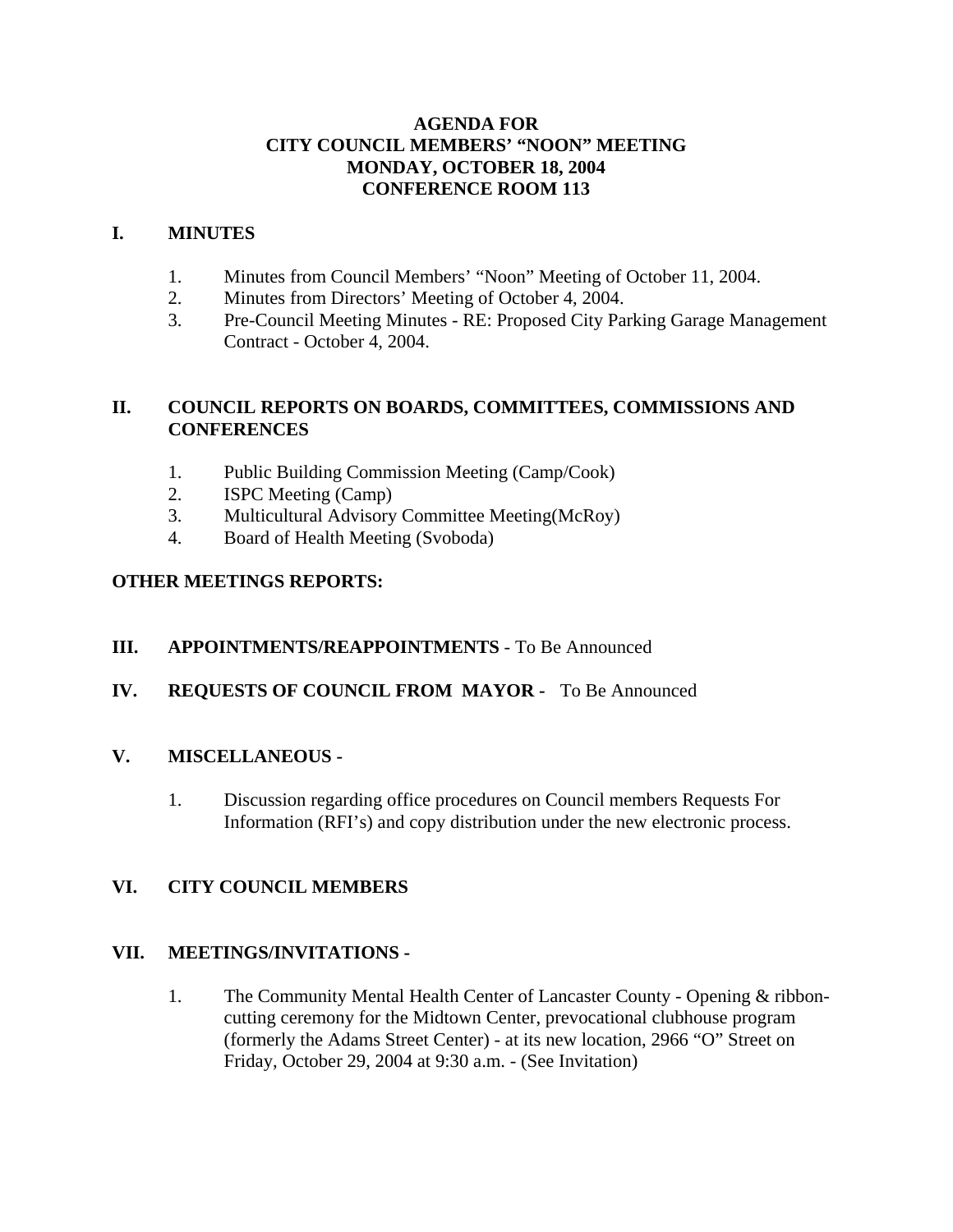- 2. Group Homes Task Force Community Workshop Open House with the Mayor's Group Homes Task Force on Monday, October 18, 2004 at 6:30 p.m. with a brief presentation followed by small group discussions at Lincoln High School, Room 302, 2229 "J" Street - (See Invitation)
- 3. The Lincoln Chamber of Commerce invites you to attend the following Ribbon Cuttings: - Please RSVP to Jaime Henning at 436-2354 or E-Mail:
	- A.) Peoples City Mission Foundation, 140 "R" Street on Wednesday, October 20, 2004 at 4:00 p.m. (Ribbon-Cutting)
	- B.) Madonna Pro-Active Health & Fitness,  $55<sup>th</sup>$  & Pine Lake Road on Thursday, October 21, 2004 at 10:00 a.m. (Ground Breaking)
	- C.) Benefit Management, 7130 S. 29<sup>th</sup> Street, Suite G on Wednesday, October 27, 2004 at 4:00 p.m. (Ribbon-Cutting)
- 4. Cordially invited to participate in the Lincoln Area Agency on Aging's Annual Retreat on Thursday, October 28, 2004 from 8:00 a.m. to 4:30 p.m. - The program begins at 9:00 a.m. with registration at 8:00 a.m. and an opening activity beginning at 8:30 a.m. - At the University of Nebraska Champions Club, 707 Stadium Drive - Please RSVP to Rebecca Meyer at 441-6153 - (See Invitation)
- 5. Air Force ROTC Detachment 465 University of Nebraska-Lincoln Annual Dining Out on Friday, November 12, 2004 at Embassy Suites Hotel, 1040 "P" Street - 6:00 p.m., Social Hour - 7:00 p.m., Dinner - Cost is \$32.03 per person - (Dress: Military-Mess Dress/Semiformal; Civilian-Formal/Coat and Tie) - RSVP by Oct.  $29<sup>th</sup>$  with menu choice & payment - (Karen Shriner - 472-2473, e-mail) (See Invitation)

### **VIII. ADJOURNMENT**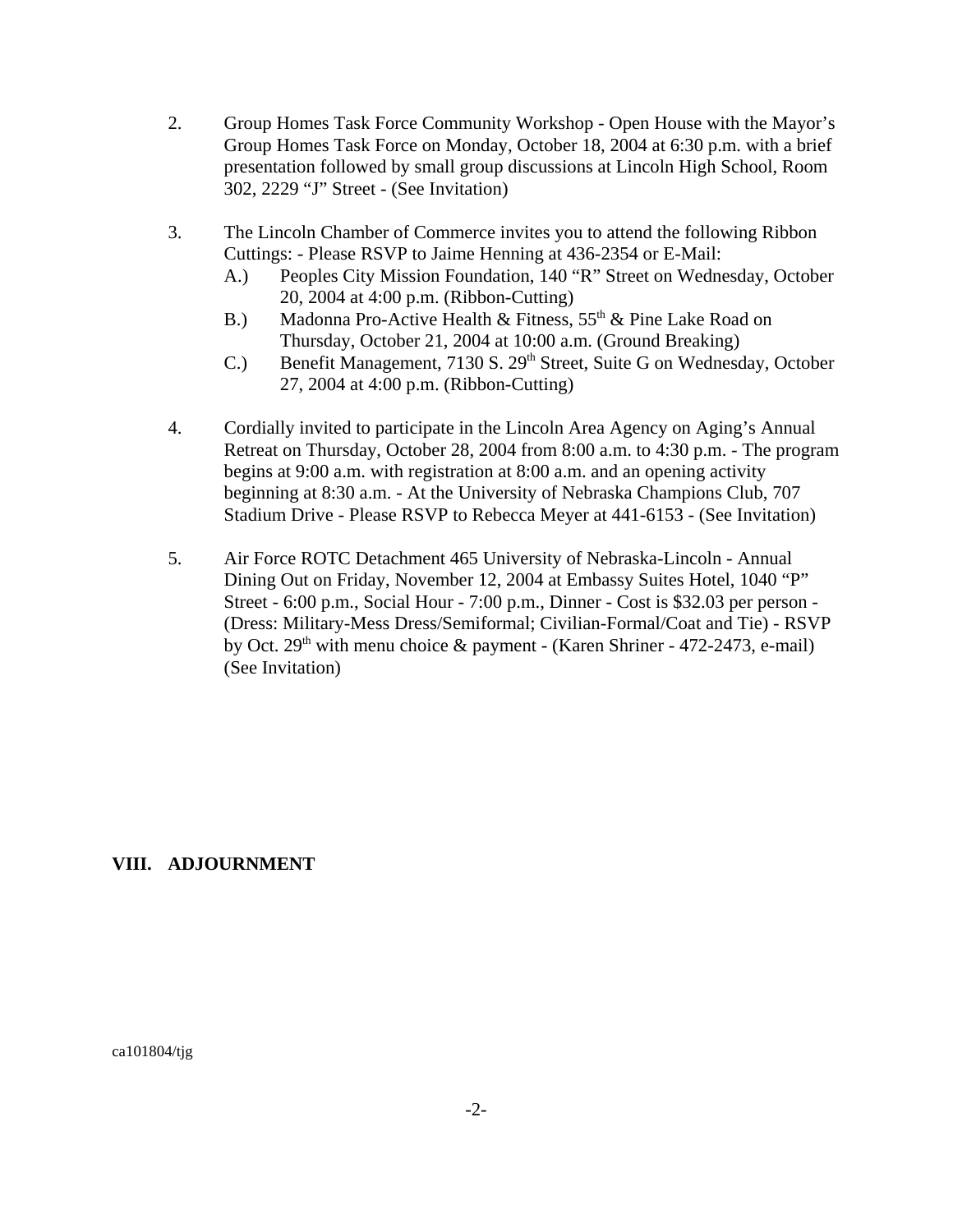## **MINUTES CITY COUNCIL MEMBERS' "NOON" MEETING MONDAY, OCTOBER 18, 2004** *CONFERENCE ROOM 113*

*Council Members Present:* Terry Werner, Chair; Ken Svoboda, Vice-Chair; Jon Camp, Jonathan Cook, Glenn Friendt, Annette McRoy, Patte Newman; ABSENT: None

*Others Present:* Mark Bowen, Ann Harrell, Corrie Kielty, Mayor's Office; Dana Roper, City Attorney; Joan Ray, Council Secretary; Darrell Podany, Aide to Council Members Camp, Friendt and Svoboda; Nate Jenkins, Lincoln *Journal Star* representative

# **I MINUTES**

- 1. Minutes from Council Members' "Noon" Meeting of October 11, 2004.
- 2. Minutes from Directors' Meeting of October 4, 2004.
- 3. Pre-Council Meeting Minutes RE: Proposed City Parking Garage Management Contract - October 4, 2004.

Mr. Werner requested a motion to approve the above-listed minutes. Ken Svoboda moved approval of the minutes as presented. Patte Newman seconded the motion which carried by unanimous consent of the Council Members.

# **II. COUNCIL REPORTS ON BOARDS, COMMITTEES, COMMISSIONS AND CONFERENCES -**

1. PUBLIC BUILDING COMMISSION (Camp/Cook) Mr. Camp began the report stating that there had been an update on the Health Department Expansion. Representatives of the Parks & Recreation Department were there. They're breaking out the landscaping and and linaudiblel separately. Parks  $\mathscr C$  Rec had requested that in order to give them a measure of control there. They showed several conceptual drawings of the building, reviewed the building materials. [Here Mr. Camps' cell phone rang, and Mr. Cook continued the report].

Mr. Cook reported that they also looked at window shades which have pictures in them. Mr. Cook explained that the metal slats were perforated to reveal a picture when closed, while still letting in light through the perforations. Mr. Cook answered a query from Mr. Werner regarding the cost of these shades, stating that this is included in the bid, according to the architects...they will give us a more detailed response shortly with an actual amount quoted. Mr. Camp commented that they had also discussed the brick relief and would also give cost estimates on that as well. Mr. Cook noted that they are trying to provide the building with some artistic and interesting elements, which efforts, Mr. Cook appreciated.

The parking lot for the Health Department expansion was also discussed at the meeting. Mr. Cook reported that the way it now stands, the parking lot on the Park side, where the park land was taken, doesn't quite fill out the space. There is a little area near "O" Street in the far northeast corner of the lot that doesn't have spots....just green space. Mr. Cook explained that all the space that was sold to the Building Commission has been used and so that remaining space is park land. Mr. Cook stated that Larry [Hudkins] felt that we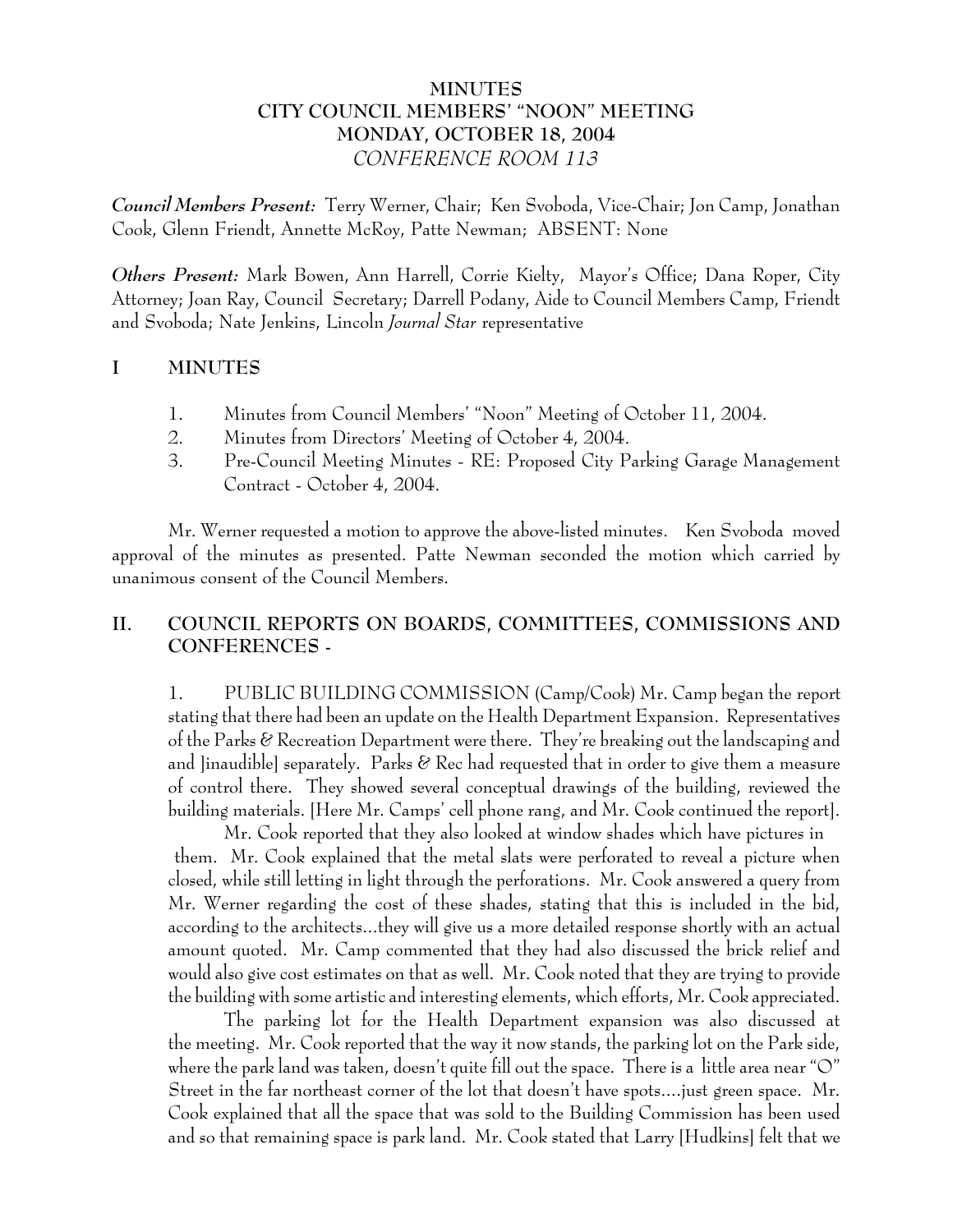should really take advantage of that and square out the parking lot and put in six spaces which would make for easier snow removal and maintenance. Mr. Cook reported that the proposal will go to the Parks Board, where, Mr. Cook stated, he would not speak for the Building Commission on this. His feeling was that if the Parks Board thinks that sounds reasonable because it's parking that can be used for the park, great. If they think it's a terrible idea to take any more green space up near "O" Street - then no. That will ultimately be an administrative decision that will be brought forward through an agreement between the Parks Department and the Public Building Commission. He noted that it would not be another land transfer - they would not be going through that again.

Mr. Cook reported on the AED placement, noting that in this building, it would be placed in the outer office of the County Commissioners/City Council area. It will be visible, but not immediately accessible to the public, so it would be clear that it would be only for trained personnel. We want it to be a known place that can be seen through the glass. The AED Committee donated two - one will be in the Hall of Justice and the one here in our office. Mr. Cook noted that the one located in the Hall of Justice is not a problem, because all of those personnel are trained. Over here, there is a little more concern. Mr. Cook commented that he believed Mr. Hudkins had stated that Cori would be going through the training. Mr. Camp added that Kerry [Eagan] would also be trained, and had invited the City Council to attend as well. Mr. Cook asked if any of the City Council Staff wanted to go through training to use the AED device...and thought that it would be appropriate. Ms. Ray indicated that she would be interested in taking the training. Mr. Roper cautioned that the AED is only the beginning of the process.

The report was continued with the parking update. It was noted that the date for the gate to come down was now November  $1^{st}$ . Of course, that could always be delayed again. A brief discussion ensued on the ABI cards, which would be placed in the Council Member's car and would open the gate automatically without having to stop to have the card scanned, and the ID cards which would require stopping and scanning. Mr. Cook reported that the ABI card requires a \$30.00 refundable deposit. Discussion continued briefly on the preference of Council Members in this regard as well as issues of safety under both options.

Mr. Cook continued his report noting that the PBC is now getting estimates on the 3<sup>rd</sup> Floor completion project. There is currently some information available which indicates that the cost for a complete build-out of the area would be approximately 3.3 million dollars in 2006. The thought was that perhaps the Departments that move up there would pay the costs of the additional bonds; except, if they're forced there through displacement, that would not be the case. We'll have to do some figuring yet. Mr. Cook noted that the Big Deal here is whether or not we should finish the 3<sup>rd</sup> floor and, if so, how big is our need and is this the time to do it?

Mr. Bowen requested that Mr. Cook explain the options that were offered, besides just the full completion. Mr. Cook stated that there were some other options...but he felt they were less than report-worthy. He noted that it is possible that they could look at something less than the full third floor completion - and pay less, reporting that if just the south portion and the center hallway were built out, it would be 1.5 million dollars; with just the north portion and center hallway, it would be about 2.5 million dollars. Mr. Cook commented that, given our future needs, does it really make sense to put off full completion to do just a portion of it - or not. He noted that they would be taking a look at all of the options.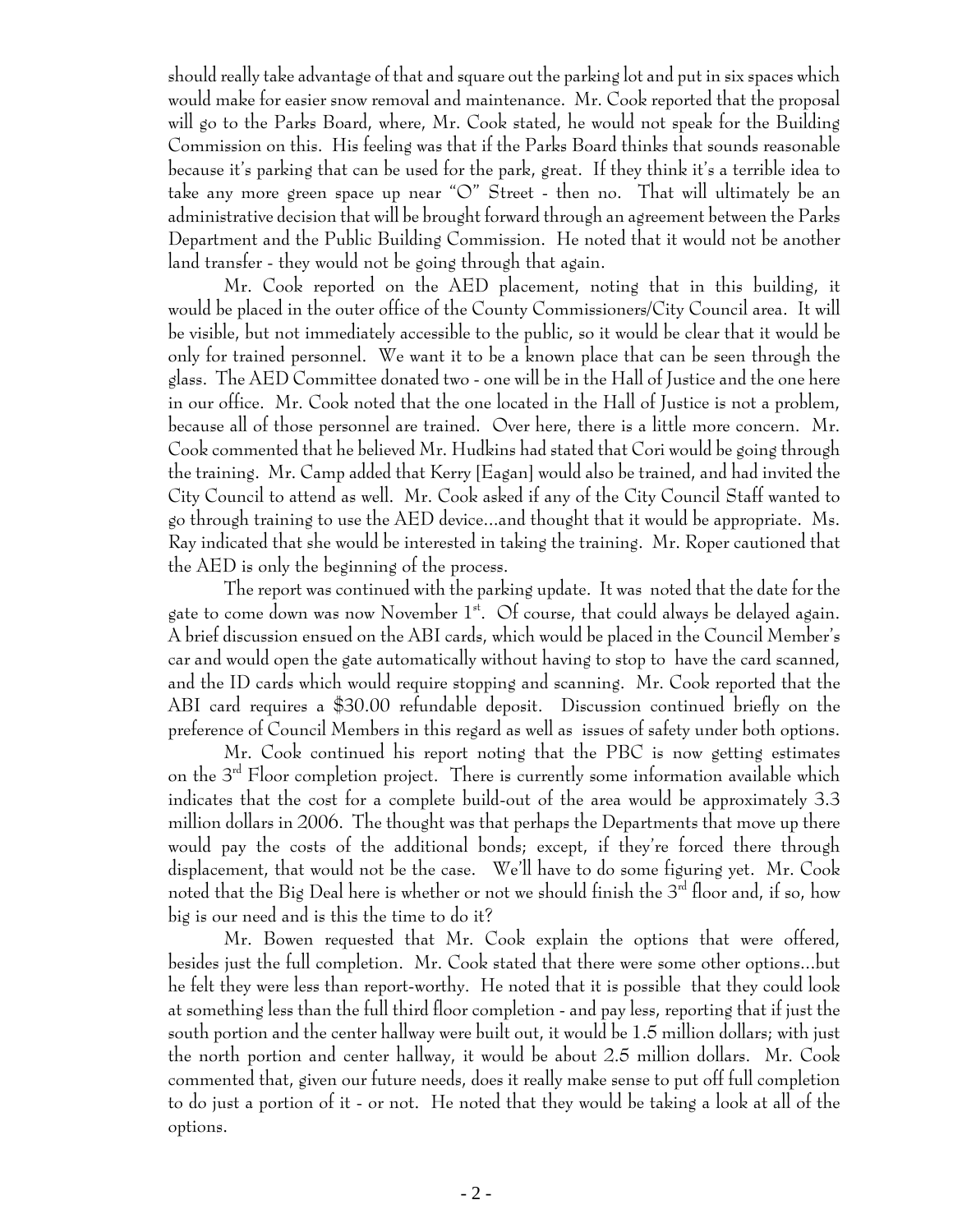Mr. Friendt asked how many persons the  $3<sup>rd</sup>$  Floor renovation would accommodate? Ms. Newman asked how much the City was paying for rent to other businesses for the office space that might move to the  $3<sup>rd</sup>$  Floor? Mr. Cook replied that the only figures they have right now are space needs identified at 36,000 usable square feet that could be occupied by tenants. He noted that they did not have, at this time, the number of employees that would be accommodated. We simply have a list of the departments that need space. Those are Personnel, Urban Development, Adult Probation, plus a large conference room which is needed in this building. Mr. Friendt inquired then if the idea is to bring people who are renting space elsewhere to this building. Mr. Cook answered that that was correct.

Mr. Cook noted that earlier plans called for putting Public Works on the  $3<sup>rd</sup>$ Floor and possibly bringing the City Attorney back over here. PBC decided that probably wouldn't make sense since the City Attorney has nice offices in the other building....and as nice as it would be to have Dana closer to us, he didn't think Mr. Roper would want to have modular furniture after having... Mr. Bowen commented that it depends on whether or not the County determines that they need the space over there; if so, then the City Attorney's Office would be forced to move. Mr. Cook noted that there were lots of options on the  $3<sup>rd</sup>$ Floor renovation and nothing has yet been decided.

The Hall of Justice elevator refurbishment: When the Hall of Justice was redone, the elevators were not. They wanted to wait and see if they would continue to have graffiti problems as they had had in the past. They put in some [inaudilbe] cameras - and that worked...no one has done any graffiti, thinking that they're being watched. So, after four years, we've decided to go ahead and refurbish the elevators. They'll put in carpet squares on the floor that can be easily replaced when necessary. Mr. Cook added that the elevator in this building will also be refurbished at the same time. He reported that the floors in those elevators were such a disaster with poor quality materials and poor workmanship that they will be replaced even though they had just been installed. Mr. Cook informed Council that they had also discussed the possibility of getting a faster elevator with the addition of the  $3^{\rm rd}$ floor....so people can get to the  $3<sup>rd</sup>$  floor before the end of the day.

There had been some cabinet doors approved for the 911 Center....since the ones they have were falling apart.

Mr. Camp reported that the PBC had decided not to go with the fixed price energy option. Mr. Camp also explained briefly the reason for the slower elevators - that being a huge expense difference between the hydraulic system currently in use and the more time-efficient systems. In reality, for five, four or fewer floors, the hydraulic systems, though slower, are the most economical and the better approach. It was noted that there may be variations from manufacturer to manufacturer and there may be a better hydraulic system available.

It was reported that the panic buttons may be operational sometime soon, after the change-over from the former system is finalized.

Upon Mr. Werner's comment that that seemed like a very thorough report, Ms. Newman commented that she believed Mr. Cook had found his niche in the Public Building Commission. It seemed quite the place for Jonathan to serve on a committee.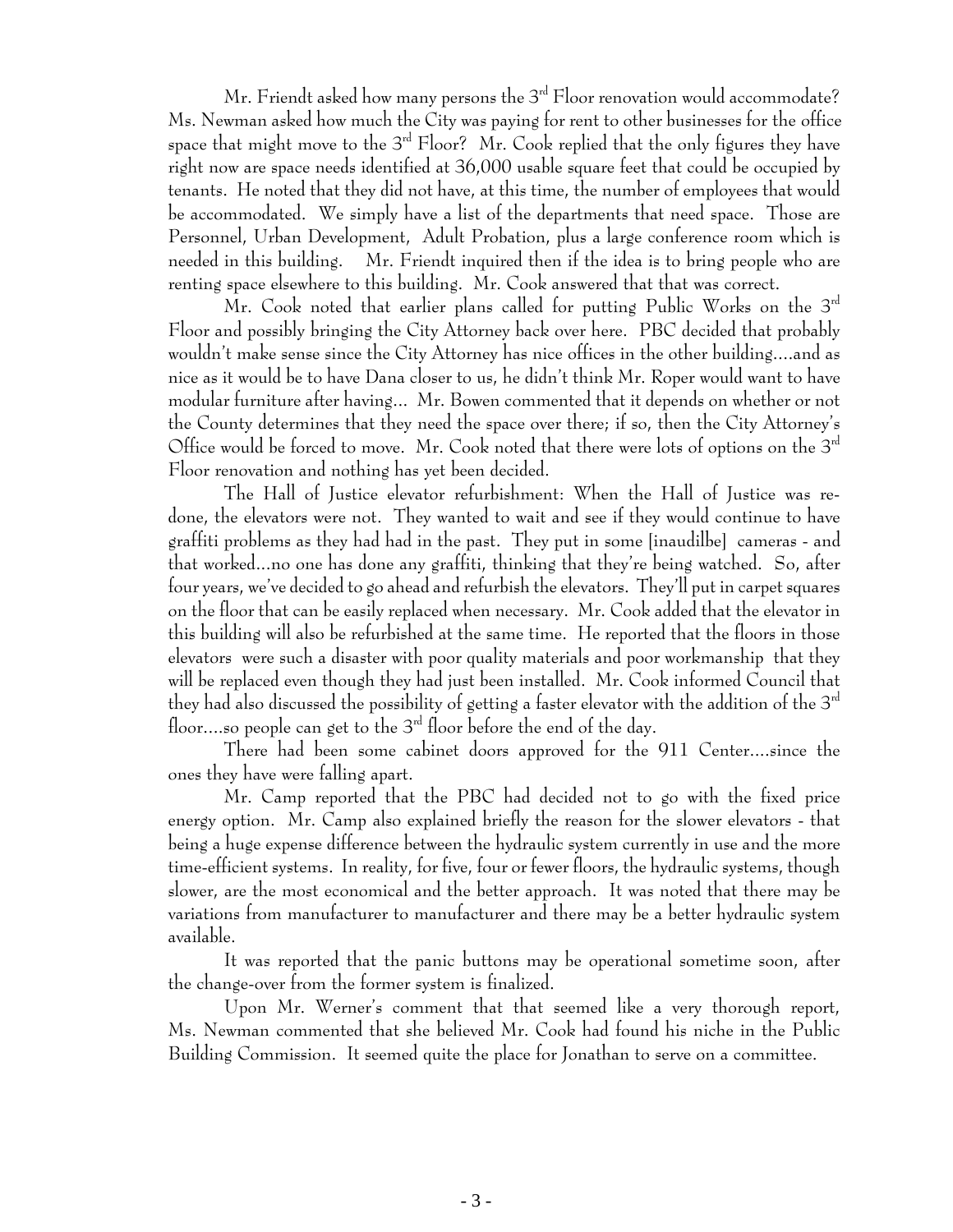Mr. Bowen stated that there might be an interest in mentioning the status of the chairs. Council Members all agreed that they did not want to hear about the chairs. Upon Mr. Bowen's prompting, and Mr. Werner's encouragement, Mr. Cook did report that they had been sent back because they looked bad; they aren't the right materials; some of them had been damaged in shipment. Chairs will not be ordered at this time. Something will be figured out, but not now.

2. ISPC (Camp) - Did not attend - No Report

3. MULTICULTURAL ADVISORY COMMITTEE(McRoy) - Cancelled due to lack of quorum.

4. BOARD OF HEALTH (Svoboda) Mr. Svoboda reported that the meeting had been held last week. There were just a couple of things that the Board passed on to the Council. These issues were the proposed revisions to the air pollution regulations; the proposed revisions to solid wastes; and (the only thing of any alarm) the contract with the Capital Humane Society.

Mr. Svoboda noted that the Board was working on that. The Living Wage issue apparently hit the Capital Humane Society with a great cost impact. Their cost for their contract for the upcoming year, which we should be in right now, is considerably higher than the previous years....so we (Cori Kielty, Deanne Finnigan, and a couple of the other Humane Society Board Members) are meeting to see if we can come to some agreement on how we're going to move forward with this. Right now we're outside of our contract and going month to month.

Mr. Werner asked why Deanne Finnigan would be included? Ms. Kielty noted that she is currently on the Humane Society Board.

OTHER MEETINGS - None

#### **III. APPOINTMENTS/REAPPOINTMENTS -** None

**IV. REQUESTS OF COUNCIL FROM MAYOR** - Mr. Bowen simply passed out the testimony that was given last week at the State Legislative Hearing on LR-352, which is the Study on the Gas Tax Plan. He reported that Allan testified on behalf of the City...the handout covers his testimony at that hearing.

Mr. Bowen explained that, in essence, what we proposed to the Legislature was a change to their formula to provide for a minimum guaranteed return of what we contribute. The remarks include some data analysis that the Administration had done over the summer. The analysis showed that of the 93 counties, 49 counties receive less than 50% of their contributions back. Lancaster is one of the 49 - we receive back about 29 cents on the dollar. This is a similar concept to what the States operate under with the Federal government. Currently, the Federal government provides for a 90% return on contributions from the State. It varies in Nebraska within the counties anywhere from about 16% return to almost 100% return in some counties.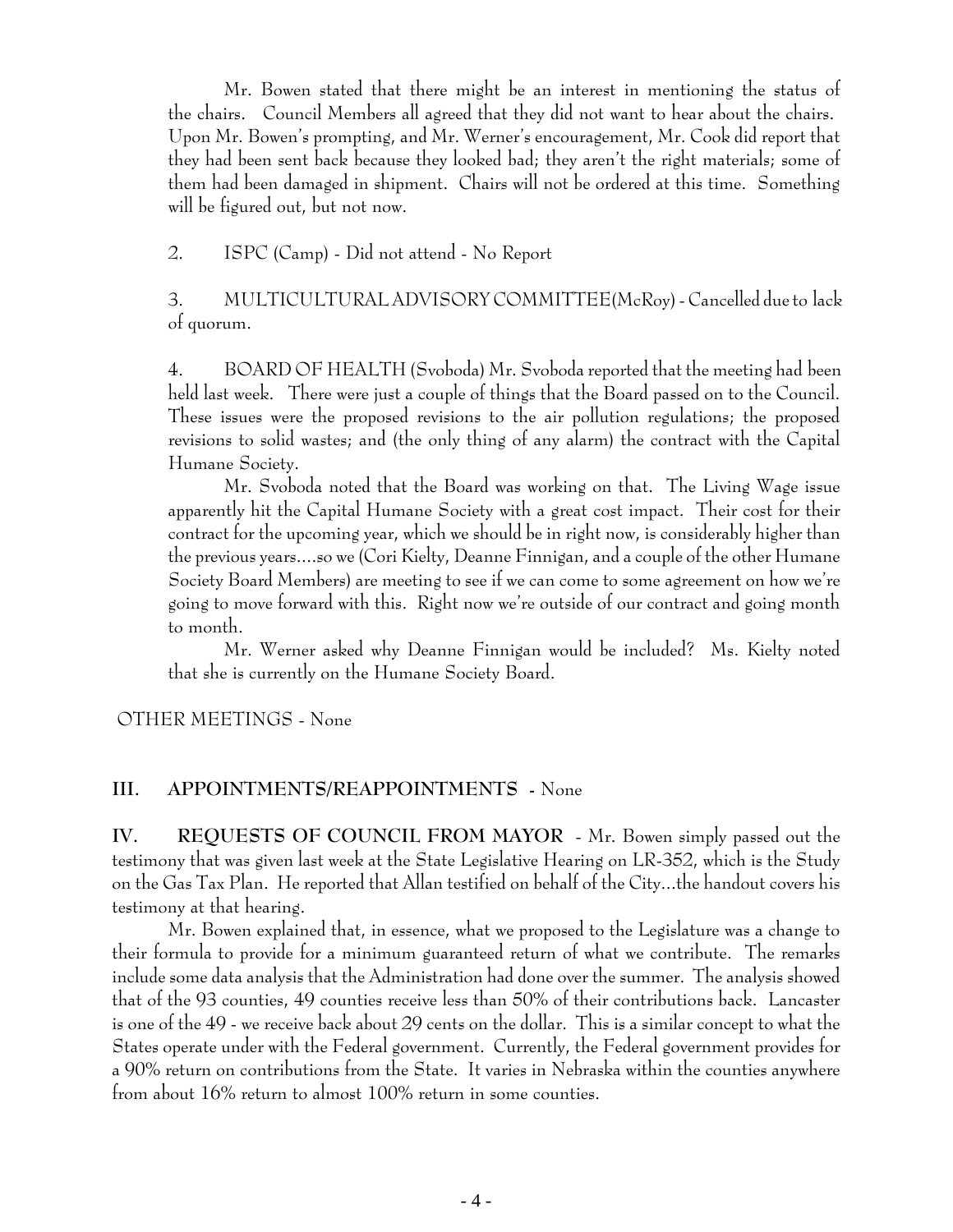It's an equity issue and also an issue in dealing with the governor's task force for transportation study from last year...where they identified projects locally all across the state and were looking for ways to finance them. This is one option they can look at and help some of those local communities use some of the existing money that they generate toward those projects. We'll keep you updated as the Session moves forward.

**V. MEETINGS/INVITATIONS** - Noted Without Significant Comment, other than Ms. McRoy's inquiry as to whether or not there would be Council representation at the Mayor's Group Homes Task Force to be held this evening at 6:30 p.m. at Lincoln High School - Room 302 - 2229 "J" Street. Mr. Cook stated that he would be attending the meeting.

#### **VI. MISCELLANEOUS** -

1. Discussion regarding office procedures on Council Members Requests For Information (RFI's) and copy distribution under the new electronic process. Ms. Ray explained that Staff was trying to work out procedures on the new paperless system on RFI's that will be acceptable to all of the Council Members. She reported that the Departments would prefer that Council Members send their RFI's through the Council Office so that we can label them and send them to the those on the Departmental Contact List. This allows the Departments to track the requests through their internal processing systems. When the RFIs are sent directly to the person from whom the Council Member wants the response, you may get a very quick response back for the constituent, but nobody knows where the process is on the request...there is no record of the request. We need to have that done. So, if Council Members will send their RFIs through the Council Office so we can put our tracking number on it and forward it to the Departmental contact people so they can route it through their systems, it would be helpful. We can also forward it to the person you're requesting the information from if that would make it go faster, but we also need to have it run through channels so we can have a record. That is one issue.

Ms. Ray continued noting that another issue was notification of Council Members. She explained that, on our first electronic RFI, Ms. Newman had requested that all the Council Members be cc'd on her request....along with the Department and the Mayor's Office. We did that and felt that it was a courtesy to let everyone know what was going on, so if other Council Members who may be having the same issue brought to their attention by the public, would know that the concern was being addressed. So, we thought it was a good idea to just continue that under the new process. If Council Members would prefer that their requests not be sent to all Council Members, just let us know and we will change the procedure. We're just at a point where we're getting everything all worked out and establishing the process.

What we're doing for constituent notification is a brief form-memo, as a cover for the copy of the e-mailed RFI request and documents, letting them know that their concern is being addressed and looked into by that constituent's Council Member. If the RFI is just directed to a Department from a Council Member, we don't do that - it's all just sent electronically.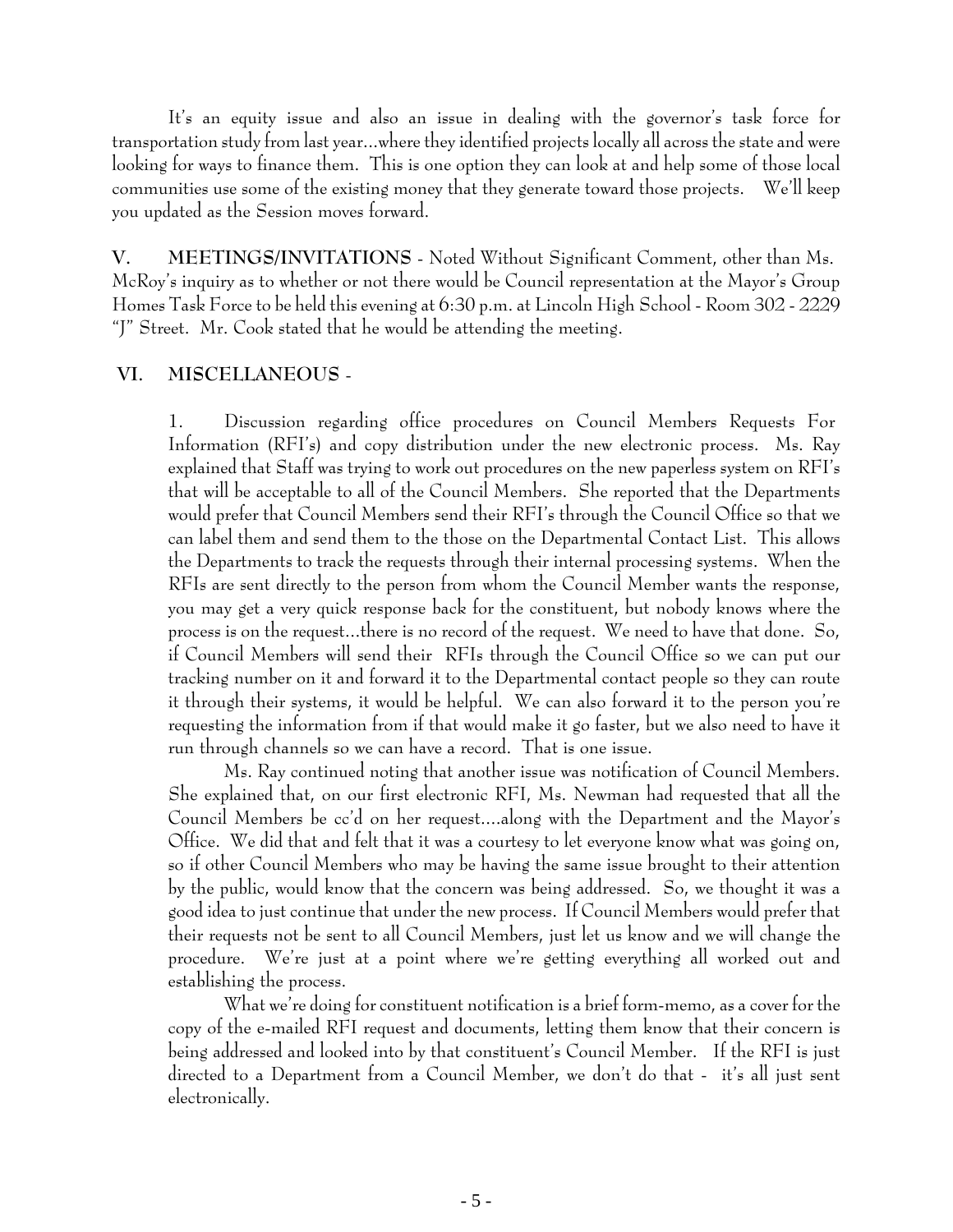Under the old paper system, we did not put the RFI requests on the Directors' Agenda. It was noted on the Directors' Agenda that one had been sent, but the RFIs with the attachments were not included in the Directors' Agenda packet. We did, when the Departments' response was received, place both the RFI  $\mathscr E$  responses on the Directors' Agenda packet. That used to save a lot of paper.

Under the old system, a copy of the RFI was given to the requesting Council Member and to the Chair...and no one else except the routed names of inquiry and the Mayor's Office. We wondered, if people were requesting copies, what you want us to do? That's it in a nutshell. It is you who will set your procedures.

Mr. Camp noted that one way to solve problems is not to send RFIs.

Mr. Cook commented, that he liked the new cover letter that was sent out rather than the old RFI Form. He noted that Ms. Ray had sent out a form on stationery that indicates to the constituent that "your Council Member has submitted this in your behalf". Mr. Cook then asked Staff, if for an e-mailed request, you'd attach the pdf and return it to the constituent?. Upon this point, Council Members agreed that if the information from the constituent had come in e-mail form that an electronic response to the constituent would be acceptable.

It was agreed, too, that, for record keeping purposes, Council Members would send their RFI's through the Council Office for distribution to the Departments. This would enable both the Council Office and the Departments to utilize their own tracking procedures for correspondence.

Council Members agreed that courtesy copying each request to all the Council Members would be helpful in eliminating duplication of effort, so that policy would continue.

Council Members determined, with no voice of dissension, that the policy of no copies on RFIs and attachments until the responses were received for the Directors' Agenda would be continued.

Mr. Cook suggested that on very large files, rather than scanning it into a pdf, the sending Department simply pdf the location of the file on the website. If the document was not available on the website, Council Staff could initiate a "big file" location on-line and not attach such files to the Directors' Agenda...in order to allow those with less computer capabilities to continue to access the Directors' Agenda without spending hours on the download. Staff will investigate this option.